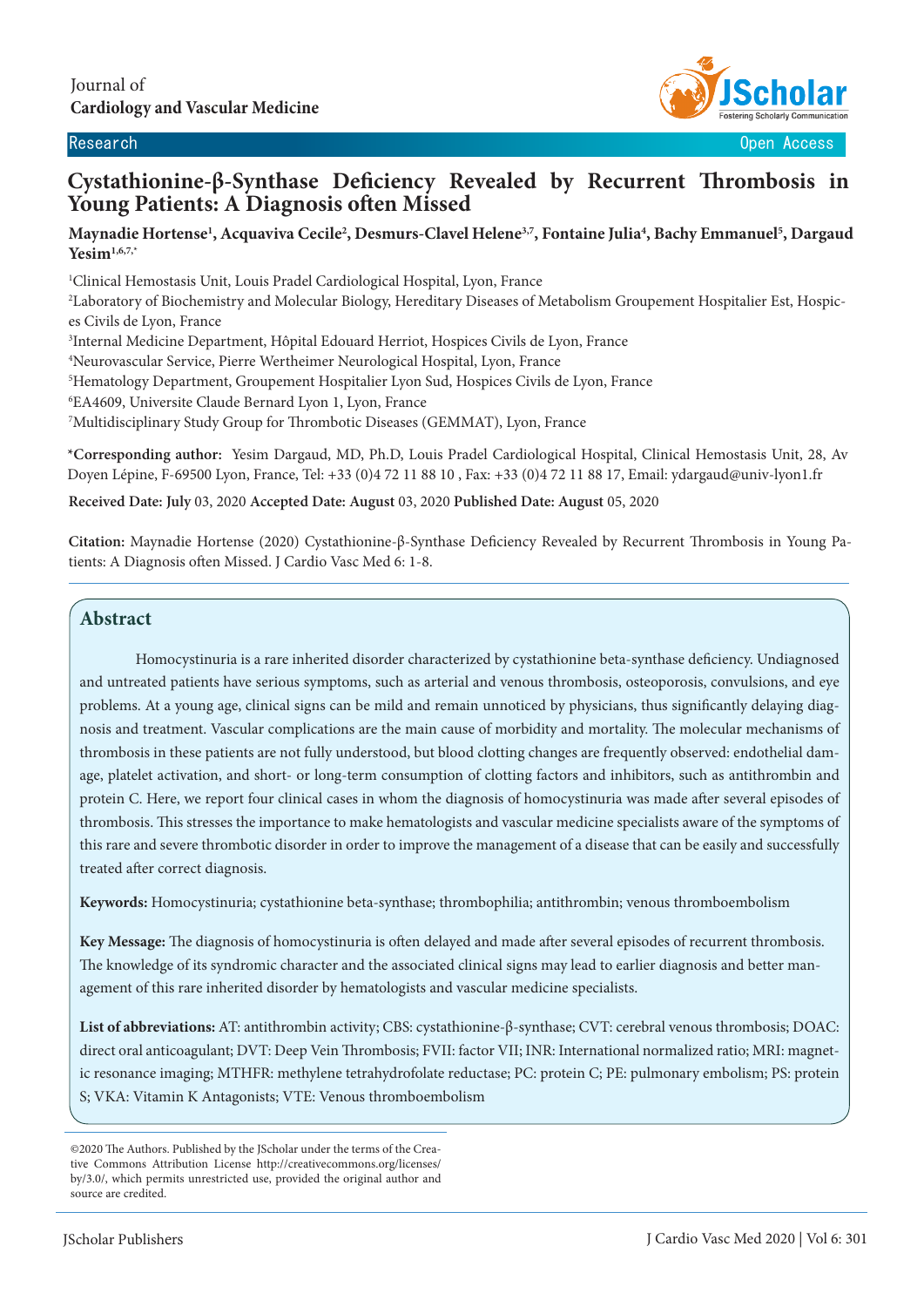## **Introduction**

Homocystinuria due to cystathionine β-synthase (CBS) deficiency is a disorder of methionine metabolism characterized by severe hyperhomocysteinemia. It is a rare recessive inherited disorder with a prevalence from 1:1800 to 1:900000 in the function of the ethnicity and the method of diagnosis (e.g. genetic or biochemical screening in newborns or diagnosis of symptomatic patients) [1]. Due to the wide range of clinical presentations and symptom severity, its diagnosis is often delayed. The most common clinical form of the disease is characterized by ectopia lentis, myopia, osteoporosis, and developmental delay. Some patients may present intellectual disability, Marfanoid features, seizures, megaloblastic anemia, and skeletal abnormalities. Thromboembolic events are the leading cause of morbidity and mortality in patients with homocystinuria [1,2]. Venous thromboembolism (VTE) is the most frequent vascular complication, but thromboembolic events may occur also in arteries, and affect large and small vessels. Serious complications of thromboembolism have been reported, including hypertension due to renal infarcts, focal neurological signs secondary to cerebrovascular thrombi, myocardial infarction, and fatal pulmonary embolism [2].

The diagnosis of CBS deficiency is based on the detection of very high plasma levels of total homocysteine  $(>100\mu \text{mol/L} -$  normal values in adults <15  $\mu \text{mol/L}$ ) [3] associated with increased levels of methionine and decreased levels of cysteine. The diagnosis should be confirmed by CBS gene mutation analysis or by measuring CBS activity in plasma or in cultured fibroblasts. Hyperhomocysteinemia can also be caused by vitamin B12 and B9 deficiencies, renal failure, or inherited homocysteine re-methylation disorders, such as in individuals carrying the C677T mutation in the methylene tetrahydrofolate reductase (MTHFR) gene. However, in these cases, homocysteinemia is usually mild or moderate (between 15 and100 µmol/L), is not associated with homocystinuria, and is considered more a risk factor for cardiovascular diseases [3].

The treatment of CBS deficiency mainly relies on the supplementation of pyridoxine (CBS cofactor), folic acid, and cobalamin. However, 50% of patients do not respond to pyridoxine and require betaine and a methionine-restricted diet [1].

The presence of typical clinical signs and the involvement of four organ systems (eye, central nervous system, skeletal, and vascular systems) can easily lead to the suspicion of CBS deficiency. However, many patients with homocystinuria may only present recurrent VTE from a young age as the major clinical sign, with or without associated symptoms, such as myopia,

osteoporosis, or neurological symptoms that may go unnoticed by physicians. This makes it difficult and delays the diagnosis of homocystinuria. Here, we describe four cases that emphasize the syndromic character of homocystinuria in order to make physicians aware of this rare condition and facilitate its diagnosis.

#### **Case 1**

The first patient was a 52-year-old woman who had seven spontaneous VTE episodes (n=3 pulmonary embolism (PE), n=3 Deep Vein Thrombosis (DVT), and n= 1 superficial vein thrombosis). When she was 17-year-old, she presented a spontaneous DVT complicated by massive PE with pulmonary infarction. After the second spontaneous DVT, long-term anticoagulation therapy with Vitamin K Antagonists (VKA) was initiated. The five other VTE episodes occurred spontaneously, one during bridge therapy for a breast biopsy, and another episode while the International Normalized Ratio (INR) was below the target range of 2-3. She had no thrombosis risk factors, such as obesity, oral contraceptive use, pregnancy, or cancer. Routine thrombophilia testing reported no inherited or acquired thrombophilia, particularly, no antiphospholipid syndrome, no factor V Leiden mutation, no prothrombin gene mutation, no protein C (PC) or protein S (PS) deficiency. Antithrombin activity (AT) was at the lower limit of the reference range (Table 1). No thrombocytosis or polycythemia was detected, but macrocytosis was noticed. The diagnosis of homocystinuria was established after the last VTE episode, a bilateral segmental PE (Figure 1) that occurred despite stable INR within the target range of 2-3 and in the absence of any identified transient risk factor. Laboratory testing to detect rare thrombophilic defects did not find the JAK2 V617F mutation. Conversely, the total homocysteine levels in plasma were 464 µmol/L. After the diagnosis of homocystinuria, supplementation with cobalamin and folic acid was initiated. After 16 months of treatment, plasma homocysteine levels remained very high (299µmol/L). Therefore, the plasma amino acid profile was analyzed by chromatography that showed the specific profile of CBS deficiency with very high plasma homocysteine levels associated with increased methionine and reduced cysteine (Table 1) Pyridoxine and cysteine supplementation was initiated that rapidly normalized plasma homocysteine level (11 µmol/L) after 3 weeks of treatment. Interestingly, plasma AT also was normalized (111%) concomitantly with homocysteine levels.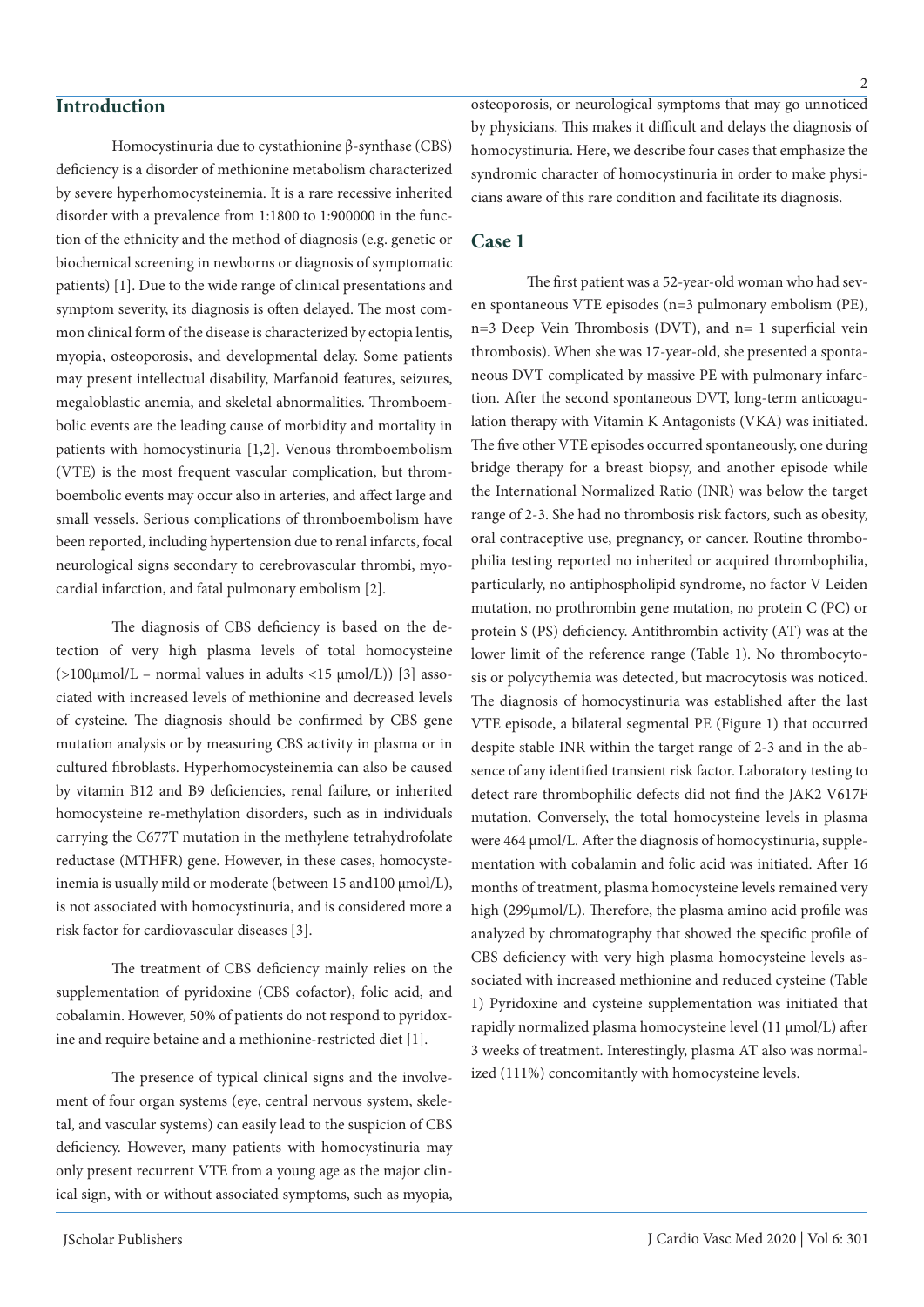A review of her medical records after diagnosis suggested that her history of seizures, cognitive deficiency, and depression could be related to homocystinuria. Moreover, a retinal detachment linked to a dislocated lens was also found in her medical records.

## **Case 2**

A 33-year-old man was diagnosed with homocystinuria after two spontaneous and one surgery-induced DVT, on longterm therapy with VKA. The patient was a smoker and had IgA nephropathy. Routine thrombophilia testing detected only AT deficiency (Table 1). The level of total homocysteine was above 700µmol/L, and amino acid chromatography suggested CBS deficiency (very high levels of homocysteine, increased methionine, and reduced cysteine). Genetic testing revealed two heterozygous mutations in the CBS gene: p.Ile278Thr that is one of the most prevalent mutations responsible for pyridoxine-sensitive homocystinuria, and p.Leu230Arg that induces a premature stop codon [4]. He was treated with pyridoxine 1500mg daily,



Figure 1: Patient with spontaneous bilateral segmental pulmonary embolism. Enhanced thoracic computed tomography pulmonary angiography image showing pulmonary embolism with a thrombus in the left anterior segmental artery (arrow).

|                                        | Case 1      | Case 2          | Case 3                   | Case 4                   | Normal        |
|----------------------------------------|-------------|-----------------|--------------------------|--------------------------|---------------|
|                                        |             |                 |                          |                          | <b>Values</b> |
| CBS deficiency diagnosis               |             |                 |                          |                          |               |
| tHcy (µmol/L)                          | 464         | >700            | 370                      | 308                      | <15           |
| Methionine (µmol/L)*                   | 1050        | 76              |                          | 275                      | $17 - 36$     |
| Cysteine (µmol/L)*                     | 7           | 9               | $\overline{\phantom{a}}$ | 5                        | 18-51         |
| CBS gene mutations                     | p.Pro49Leu  | p.Ile278Thr     | p.Ile278Thr              | p.Thr257Met              |               |
|                                        | p.Thr353Met | p.Leu230Arg     | p.Leu230Arg              | p.Val479Gly <sup>#</sup> |               |
| Thrombophilia testing                  |             |                 |                          |                          |               |
| AT $(\% )$                             | 75          | $\downarrow$ 71 | $\downarrow$ 76          | $\downarrow$ 42          | $80 - 120$    |
| AT after treatment (%)                 | 111         | 92              | 101                      | 70                       |               |
| PC(%)                                  | N           | N               | N                        | $\downarrow$ 54          | $70 - 100$    |
| PS (%)                                 | N           | N               | N                        | N                        | $55 - 100$    |
| FV Leiden mutation                     | Absent      | Absent          | Absent                   | Absent                   |               |
| Prothrombin gene mutation <sup>†</sup> | Absent      | Absent          | Absent                   | Absent                   |               |
| Antiphospholipid syndrome tes-<br>ting | Negative    | Negative        | Negative                 | Negative                 |               |
| FVII(%)                                | <b>NR</b>   | <b>NR</b>       | <b>NR</b>                | $\downarrow$ 35          | $50 - 150$    |
| Blood cell count                       |             |                 |                          |                          |               |
| Hemoglobin                             | 120         | 101             | 126                      | 132                      | 120-160       |
| <b>MCV</b>                             | 110         | 93.7            | 107                      | 98                       | 80-100        |

**Table 1:** Main laboratory tests that guided the diagnosis of cystathionine-beta-synthase deficiency in the four patients.

CBS: Cystathionine-beta-synthase, tHcy: total homocysteinemia, AT: antithrombin activity, PC: Protein C activity, PS: Protein S antigen, FV: factor V, FVII: factor VII, MCV: mean corpuscular volume, N: normal, NR: not reported.

\*results of amino acid chromatography, †G20210A, §Lupus anticoagulant, anti-cardiolipin antibodies, anti-β2GP1 antibodies, ‡ not described in the literature, but probably pathogenic according to the bioinformatic analysis.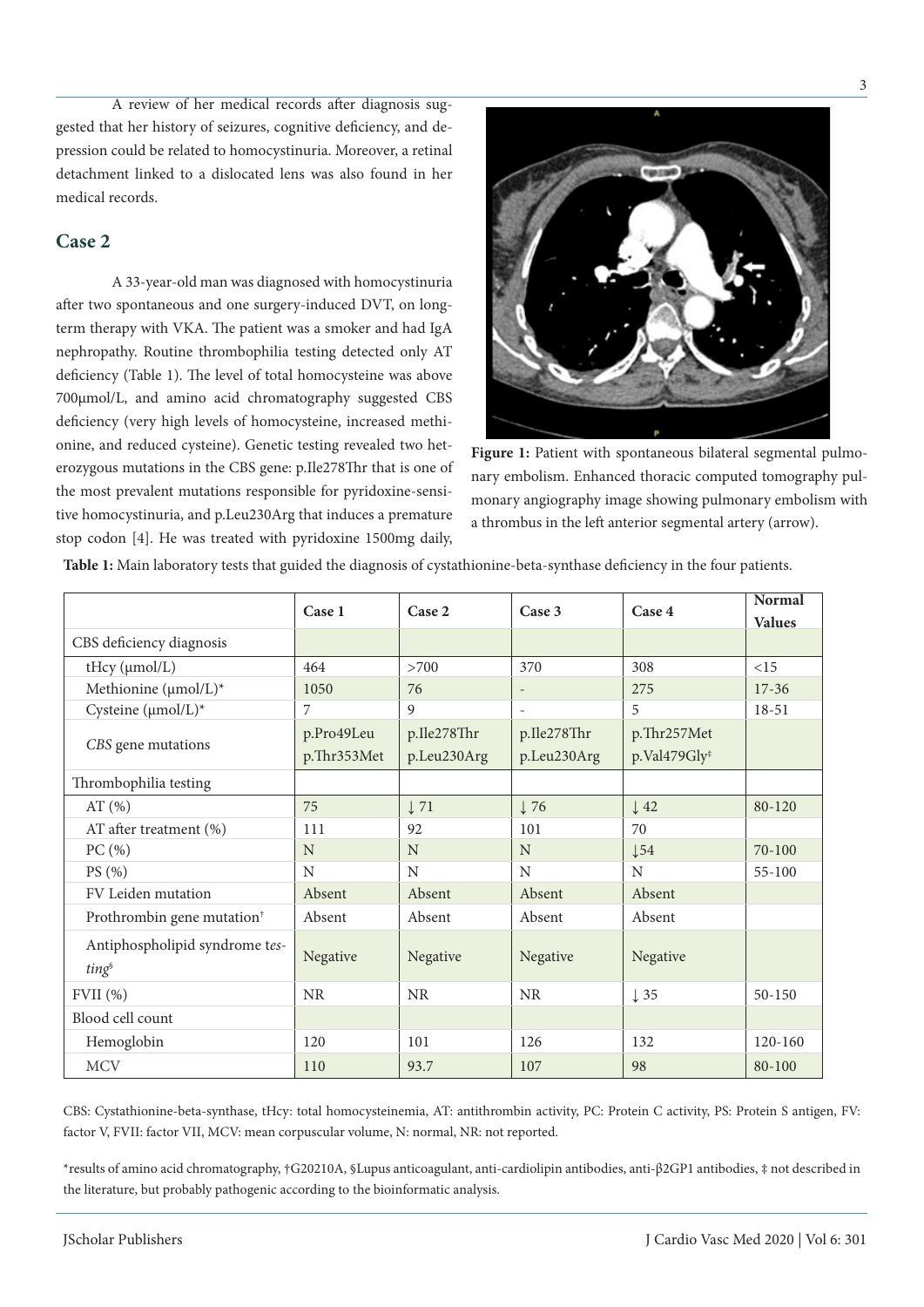cobalamin 1mg daily, and folic acid 10mg daily. In this patient, the variations in homocysteine levels were caused by severe kidney disease. After kidney transplantation, the homocysteine level remained at 80 µmol/L. It was decided to stop the long-term anticoagulation therapy, but unfortunately, the patient had a new DVT of the calf veins complicated by PE. Long-term anticoagulation with VKA was reintroduced. In parallel, a treatment with betaine supplementation and methionine-restricted diet was initiated. The treatment led to a rapid decrease in plasma homocysteine level to 58 µmol/L.

After homocystinuria diagnosis, bone deformities in the left leg and foot were detected, without any other typical homocystinuria symptom.

### **Case 3**

Homocystinuria was diagnosed in a 40-year-old woman after two VTE episodes induced by transient risk factors: a femoral and iliac DVT at the age of 21 years after starting combined oral contraceptive therapy, and a postoperative femoral vein DVT after cesarean section. The patient was a smoker and consumed alcohol regularly. After the second VTE episode, long-term anticoagulation therapy (VKA) was initiated. Thrombophilia testing showed a slight and persistent decrease in AT activity (76%), but no other thrombophilic disorder (Table 1). Blood count highlighted the presence of isolated macrocytosis without any other abnormality. The total homocysteine level was above 200 µmol/L. CBS deficiency was diagnosed using fibroblasts isolated from a skin biopsy. Genetic testing identified compound heterozygosity for the p.Ile278Thr and p.Leu230 Arg CBS mutations. The diagnosis was confirmed 17 years after the first VTE, and specific treatment was initiated 12 years after the diagnosis. Supplementation with high-dose pyridoxine, cobalamin and folic acid lowered the total homocysteine level in plasma from 370µmol/L to 102µmol/L. The addition of betaine led to the normalization of homocysteine level. AT also was normalized after therapy (101%).

A careful review of her medical records after the diagnosis showed a personal history of depression and osteopenia, compatible with the diagnosis of homocystinuria.

## **Case 4**

The fourth case was a 21-year-old woman with a history of venous and arterial thrombosis, but without cardiovascular risk factors. At the age of 17 years, she presented spontaneous extensive cerebral venous thrombosis (CVT) of the superior sagittal, straight and transverse sinuses, and the left internal jugular vein. Long-term anticoagulant therapy with a direct oral anticoagulant (DOAC) was prescribed. One month later, she had facial paralysis, but MRI did not confirm recurrent CVT. Thrombophilia testing, performed after a wash-out period from the DOAC, did not detect antiphospholipid syndrome, factor V Leiden mutation, and prothrombin gene mutation. There was no PS deficiency, but moderate PC and AT deficiency (Table 1). The patient also had a mild factor VII (FVII) deficiency (35%). No genetic abnormality of the PC, SERPIN C1 and F7 genes was detected. Blood cell count showed no abnormalities. Four years later, at the age of 21, while on DOAC therapy, she had a Sylvian fissure ischemic stroke treated by mechanical thrombectomy (Figure 2). An early recurrence required a new thrombectomy with partial recanalization of the left medium cerebral artery complicated by embolism in the contralateral Sylvian and cerebellum territories and hemorrhagic transformation. A floating thrombus of the left carotid sinus, extending into the internal and external carotid arteries, was identified (Figure 3). In addition, a thrombus of the right common femoral artery was incidentally found during hospitalization. Long-term anticoagulation therapy with warfarin was decided. Complementary laboratory tests showed severe homocysteinemia with very high levels of total homocysteine (308µmol/L) (Table 1). Amino acid chromatography suggested CBS deficiency that was confirmed by genetic testing showing compound heterozygosity for the CBS mutations p.Thr257Met and p.Val479Gly. Treatment with high-dose pyridoxine, cobalamin, and folic acid, associated with betaine and low-protein diet, fully normalized homocysteinemia (12µmol/L) within a few weeks.AT activity also improved (currently at 70%).

The patient had severe myopia, and after the diagnosis of homocystinuria, it was noticed that she had bilateral lens subluxation that can be associated with CBS deficiency.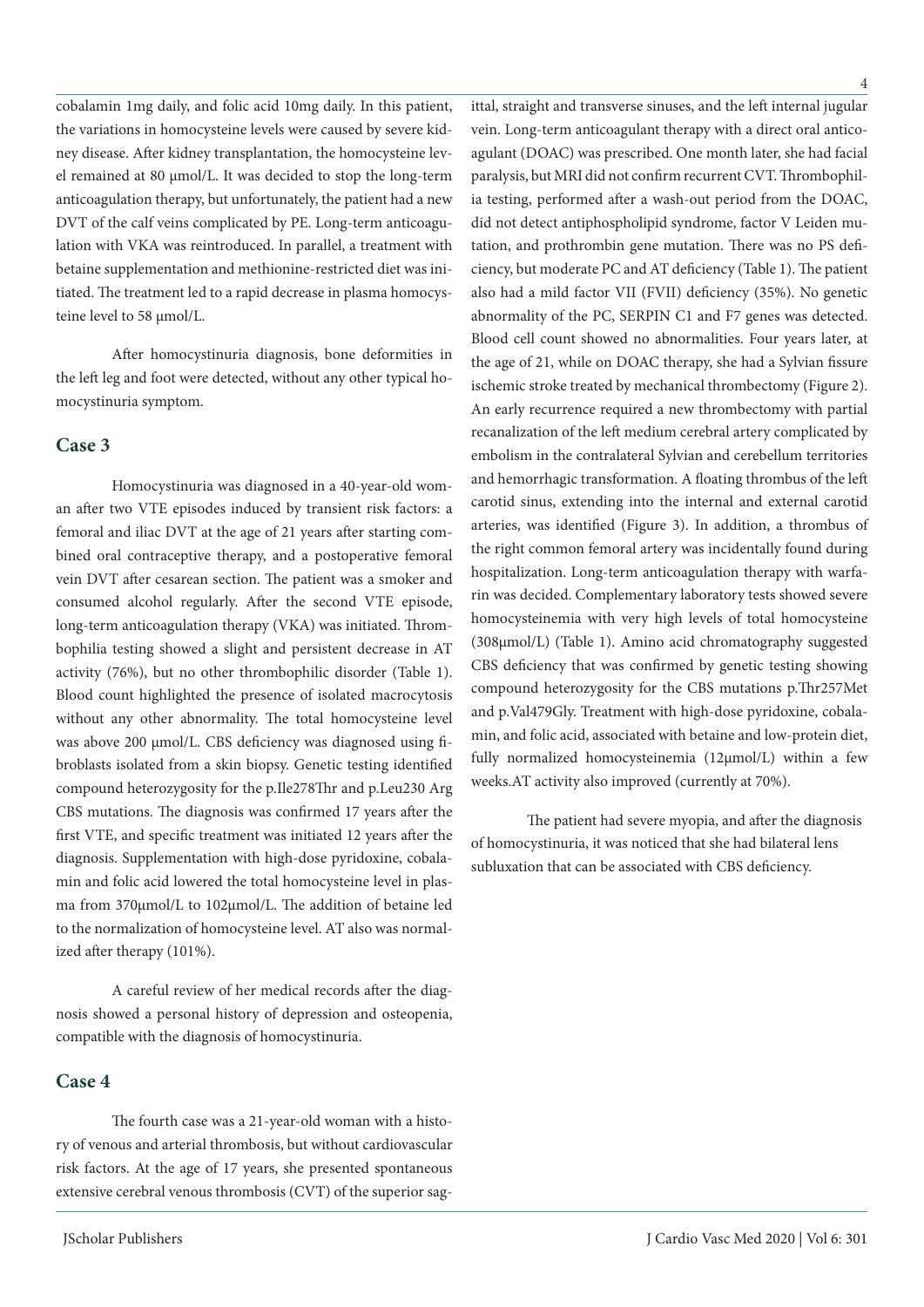

Figure 2A



Figure 2B



Figure 2C

**Figure 2:** Cerebral diffusion magnetic resonance imaging (2A) and apparent diffusion coefficients cartography (2B) in the transverse plane showing the left Sylvian ischemic stroke. The 3D time-of-flight magnetic resonance angiography shows the occlusion (arrow) of the left medium cerebral artery (M1section) (2C) in a patient with acute aphasia and right hemiplegia.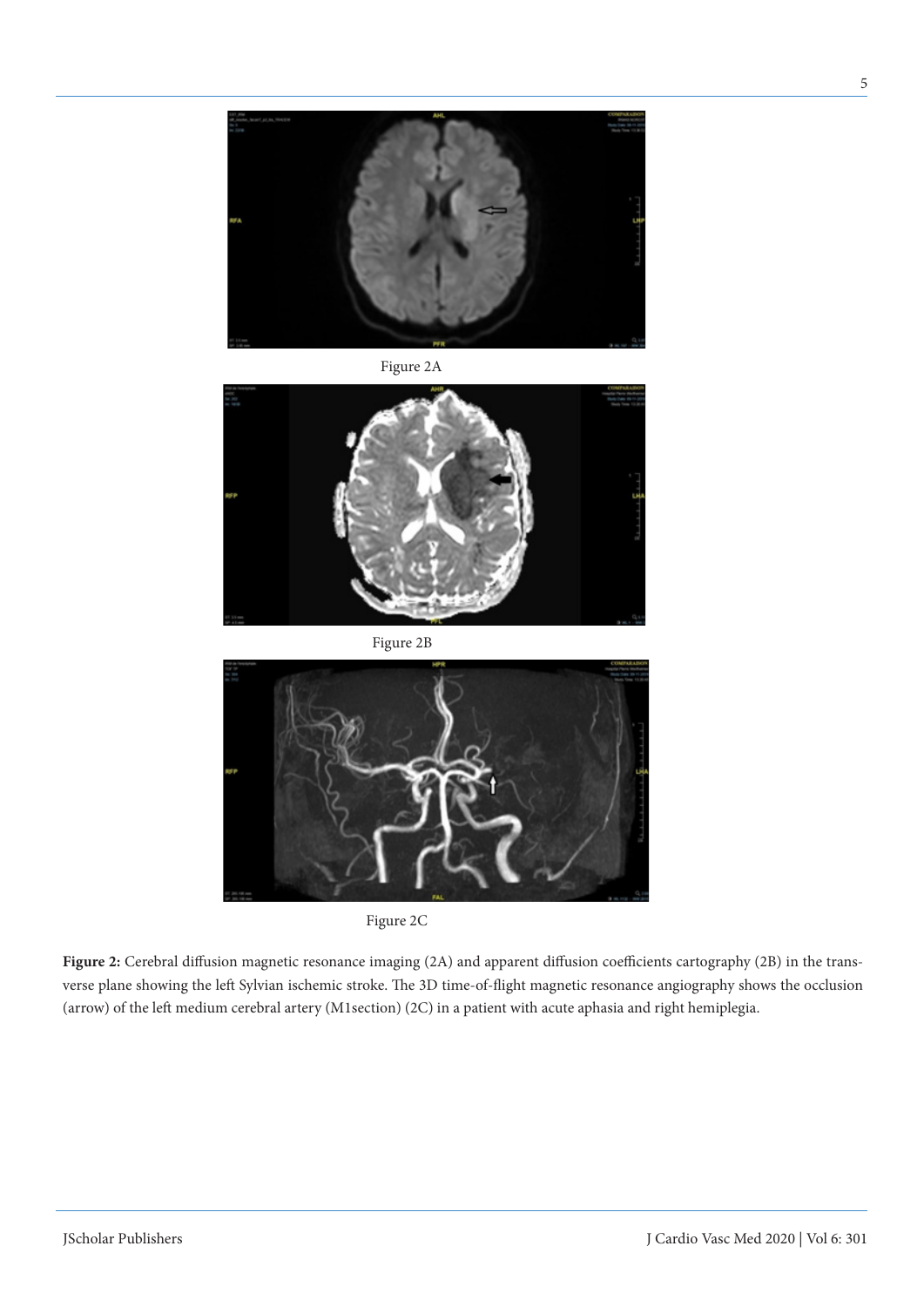

**Figure 3:** Computed tomography pulmonary angiography image showing a floating thrombus in the left carotid sinus (arrow).

#### **Discussion**

The four patients described in this article present several clinical and laboratory similarities. In all patients, the first episode of thrombosis occurred before the age of 25 years, followed by regular recurrences. In one patient, recurrent VTE occurred despite prophylactic anticoagulation. Laboratory testing often reported transient AT deficiency that was improved or normalized after specific treatment. Our data are in accordance with the results of a large series of 629 patients with homocystinuria in which the risk of thrombosis was 25% before the age of 16 and increased to 50% by the age of 30 years, emphasizing the early appearance of vascular events in this disease [2]. In another cohort of patients with homocystinuria, vascular events were the symptom leading to the diagnosis in 25% of patients [5]. Thromboembolic events are also associated with mortality in almost 80% of patients [2]. Myocardial infarction, stroke, and PE are the main causes of mortality. Fortunately, specific treatment (pyridoxine, betaine, and methionine-restricted diet) to lower plasma homocysteine significantly reduces the cardiovascular risk in CBS deficiency [6]. Thus, early diagnosis is crucial to initiate treatment and prevent thrombotic complications. Among the four patients presented here, only one had arterial thrombosis. She had a stroke at the age of 21 and also presented large artery stenosis, as previously reported [7,8].

Several mechanisms have been proposed to explain the occurrence of of vascular events in patients with severe homocysteinemia, but little is known about the pathophysiology of thrombosis in this disease. *In vitro* studies suggest that homocysteine might inhibit the endothelium antithrombotic function, increase tissue factor expression, inhibit the activity of PC and AT, and activate platelets [7,8]. Animal studies confirmed that severe homocysteinemia can induce dysfunction of the vascular endothelium and loss of endothelium-dependent vasodilation, two key changes that increase the risk of thrombosis. Our four patients had transient AT deficiency until specific treatment lowered plasma homocysteine level to normal values. The association between AT activity and CBS deficiency has been described in previous case reports and series [9–14]. However, the mechanisms underlying AT deficiency in severe homocysteinemia are unknown. A possible direct effect of excessive circulating homocysteine or methionine was previously suggested to explain the acquired AT deficiency observed in these patients [10,15]. AT and other coagulation deficiencies induced by severe homocysteinemia may explain the hypercoagulability that increases the risk of thromboembolic events in this disease. One of our patients (case 4) had moderate AT, PC, and FVII deficiencies detected during thrombophilia testing. Homocystinuria-associated PC and FVII deficiencies have been previously described, but are less frequent than AT deficiency [10–12,16]. FVII deficiency and thrombosis are not contradictory findings because some mutations that cause FVII deficiency are associated with a high risk of thrombosis [17]. In patient 4, some family members also had mild asymptomatic FVII deficiency, suggesting the inheritance of two distinct abnormalities (CBS defect and FVII deficiency). Differently from AT deficiency, FVII or PC level improvement and normalization of plasma homocysteine levels could not be evaluated because of the long-term VKA (warfarin) treatment.

It has been demonstrated that moderate homocysteinemia and MTHFR gene mutations are not significant risk factors for VTE [18]. Therefore, plasma homocysteine is not systematically measured in young patients with venous thrombosis.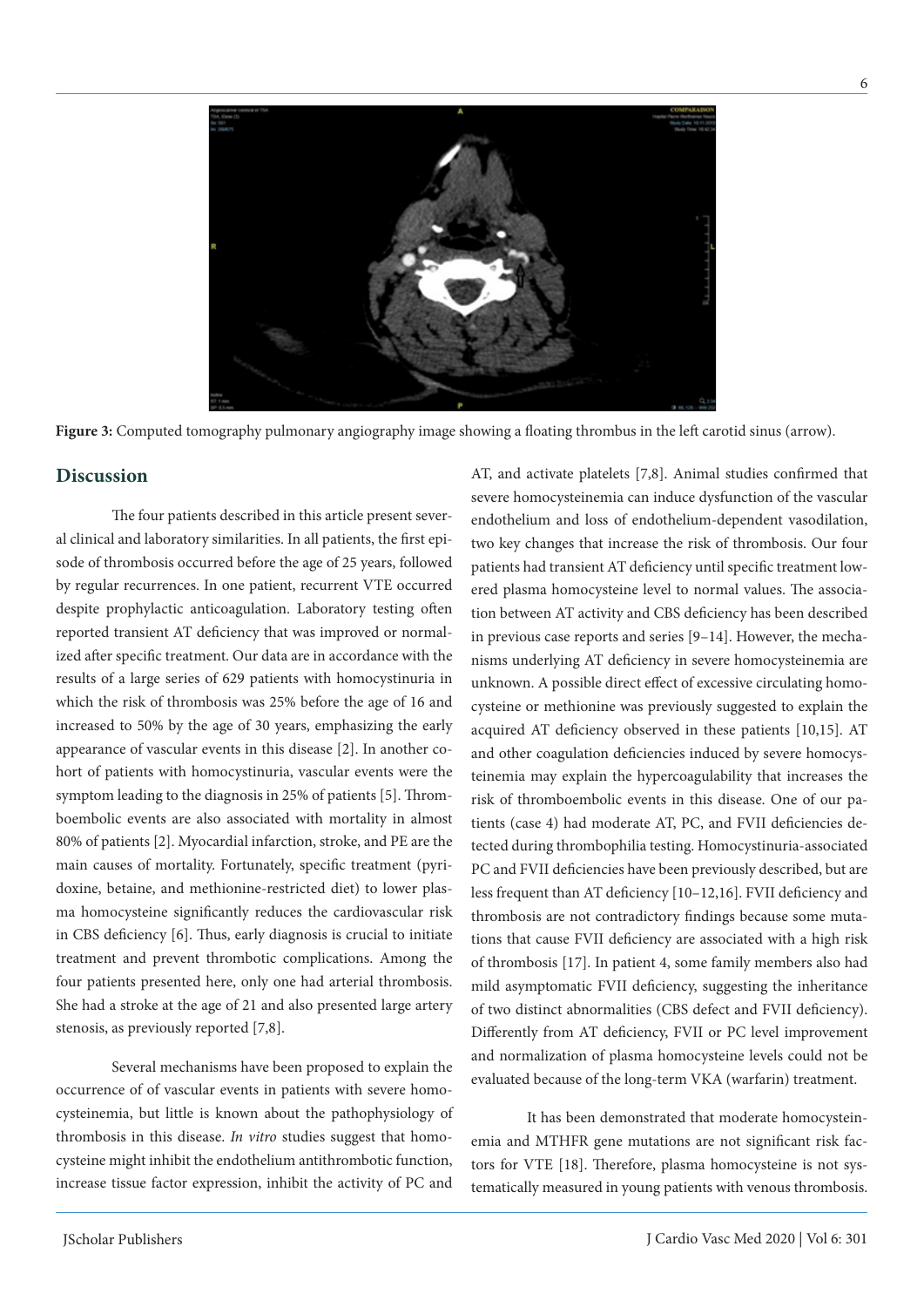However, the detection of mild AT deficiency or combined coagulation defects, such as AT and PC deficiency, during thrombophilia screening may be a warning signal for clinicians. This should lead to a measurement of plasma homocysteine level, particularly if no SERPIN C1 gene abnormality is detected. The care pathway of these four patients highlights the lack of knowledge of this rare inherited disorder by non-specialist physicians.

## **Conclusion**

Although CBS deficiency is a rare disorder, specific treatment can be offered to efficiently reduce plasma homocysteine levels and the incidence of thrombotic complications that are the main causes of morbidity and mortality. Such an approach is not possible without an early diagnosis. Hematologists and vascular medicine specialists should be aware of the large and unspecific spectrum of symptoms that appear in young adulthood. Careful interrogation and physical examination are essential for detecting clinical signs that may suggest homocystinuria.

**Ethical approval:** consent has been obtained from each participant knowledge of understanding purpose and nature of procedures for the study.